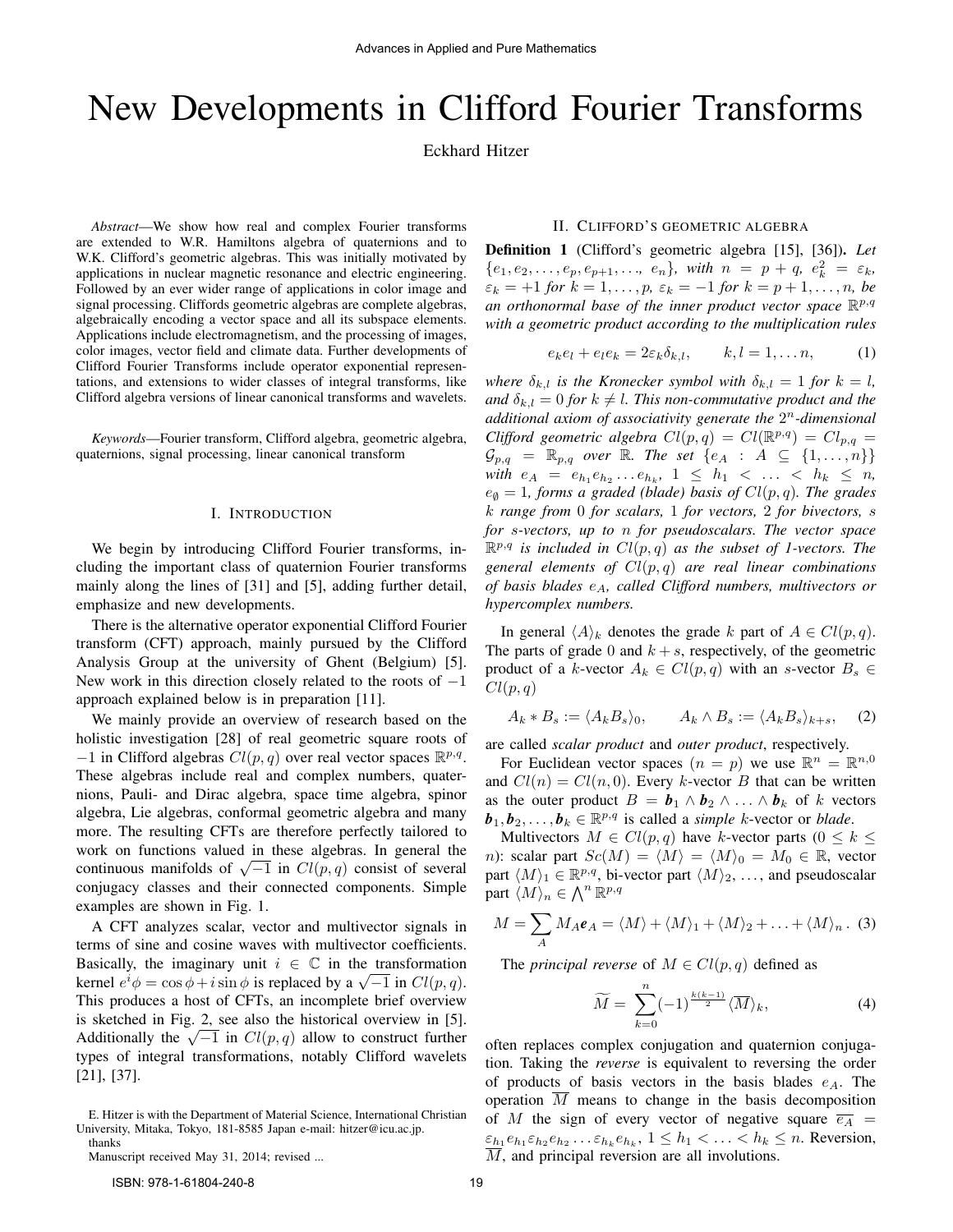For  $M, N \in Cl(p, q)$  we get  $M * N = \sum_{A} M_A N_A$ . Two multivectors  $M, N \in Cl(p, q)$  are *orthogonal* if and only if  $M*N=0$ . The modulus |M| of a multivector  $M\in Cl(p,q)$ is defined as

$$
|M|^2 = M * \widetilde{M} = \sum_A M_A^2.
$$
 (5)

## *A. Multivector signal functions*

A multivector valued function  $f : \mathbb{R}^{p,q} \to Cl(p,q)$ , has  $2^n$ blade components  $(f_A : \mathbb{R}^{p,q} \to \mathbb{R})$ 

$$
f(\mathbf{x}) = \sum_{A} f_A(\mathbf{x}) \mathbf{e}_A.
$$
 (6)

We define the *inner product* of two functions  $f, g : \mathbb{R}^{p,q} \to$  $Cl(p,q)$  by

$$
(f,g) = \int_{\mathbb{R}^{p,q}} f(\mathbf{x}) \widetilde{g(\mathbf{x})} \, d^n \mathbf{x}
$$

$$
= \sum_{A,B} \mathbf{e}_A \widetilde{\mathbf{e}_B} \int_{\mathbb{R}^{p,q}} f_A(\mathbf{x}) g_B(\mathbf{x}) \, d^n \mathbf{x}, \tag{7}
$$

with the *symmetric scalar part*

$$
\langle f, g \rangle = \int_{\mathbb{R}^{p,q}} f(\mathbf{x}) * \widetilde{g(\mathbf{x})} \, d^n \mathbf{x} = \sum_{A} \int_{\mathbb{R}^{p,q}} f_A(\mathbf{x}) g_A(\mathbf{x}) \, d^n \mathbf{x},\tag{8}
$$

and the  $L^2(\mathbb{R}^{p,q};Cl(p,q))$ -norm

$$
||f||^2 = \langle (f,f) \rangle = \int_{\mathbb{R}^{p,q}} |f(\mathbf{x})|^2 d^n \mathbf{x} = \sum_A \int_{\mathbb{R}^{p,q}} f_A^2(\mathbf{x}) d^n \mathbf{x},
$$
\n(9)

$$
L^{2}(\mathbb{R}^{p,q}; Cl(p,q)) = \{f : \mathbb{R}^{p,q} \to Cl(p,q) \mid ||f|| < \infty\}.
$$
\n(10)

## *B. Square roots of* −1 *in Clifford algebras*

Every Clifford algebra  $Cl(p,q)$ ,  $s_8 = (p-q) \mod 8$ , is isomorphic to one of the following (square) matrix algebras<sup>1</sup>  $\mathcal{M}(2d,\mathbb{R}),\; \mathcal{M}(d,\mathbb{H}),\; \mathcal{M}(2d,\mathbb{R}^2),\; \mathcal{M}(d,\mathbb{H}^2) \; \text{ or } \; \mathcal{M}(2d,\mathbb{C}).$ The first argument of  $M$  is the dimension, the second the associated ring<sup>2</sup> R for  $s_8 = 0, 2, \mathbb{R}^2$  for  $s_8 = 1, \mathbb{C}$  for  $s_8 = 3, 7, \, \mathbb{H}$  for  $s_8 = 4, 6, \, \text{and } \, \mathbb{H}^2$  for  $s_8 = 5$ . For even  $n: d = 2^{(n-2)/2}$ , for odd  $n: d = 2^{(n-3)/2}$ .

It has been shown [27], [28] that  $Sc(f) = 0$  for every square root of  $-1$  in every matrix algebra A isomorphic to  $Cl(p, q)$ . One can distinguish *ordinary* square roots of  $-1$ , and *exceptional* ones. All square roots of  $-1$  in  $Cl(p, q)$  can be computed using the package CLIFFORD for Maple [1], [3], [29], [38].

In all cases the *ordinary* square roots f of −1 constitute a *unique conjugacy class* of dimension dim(A)/2, which has *as many connected components as the group*  $\mathbb{G}(\mathcal{A})$  of invertible elements in A. Furthermore, we have  $Spec(f) = 0$  (zero pseudoscalar part) if the associated ring is  $\mathbb{R}^2$ ,  $\mathbb{H}^2$ , or  $\mathbb{C}$ . The exceptional square roots of  $-1$  *only* exist if  $A \cong \mathcal{M}(2d, \mathbb{C})$ .

For  $A = \mathcal{M}(2d, \mathbb{R})$ , the centralizer (set of all elements in  $Cl(p, q)$  commuting with f) and the conjugacy class of a square root f of  $-1$  both have R-dimension  $2d^2$  with *two connected components*. For the simplest case  $d = 1$  we have the algebra  $Cl(2,0)$  isomorphic to  $\mathcal{M}(2,\mathbb{R})$ .

For  $\mathcal{A} = \mathcal{M}(2d, \mathbb{R}^2) = \mathcal{M}(2d, \mathbb{R}) \times \mathcal{M}(2d, \mathbb{R})$ , the square roots of  $(-1, -1)$  are pairs of two square roots of  $-1$  in M(2d, R). They constitute a unique conjugacy class with *four connected components*, each of dimension  $4d^2$ . Regarding the four connected components, the group of inner automorphisms  $\text{Inn}(\mathcal{A})$  induces the permutations of the Klein group, whereas the quotient group  $Aut(\mathcal{A})/Im(\mathcal{A})$  is isomorphic to the group of isometries of a Euclidean square in 2D. The simplest example with  $d = 1$  is  $Cl(2, 1)$  isomorphic to  $M(2, \mathbb{R}^2) =$  $\mathcal{M}(2,\mathbb{R})\times\mathcal{M}(2,\mathbb{R}).$ 

For  $\mathcal{A} = \mathcal{M}(d, \mathbb{H})$ , the submanifold of the square roots f of −1 is a *single connected conjugacy class* of R-dimension  $2d^2$  equal to the R-dimension of the centralizer of every f. The easiest example is  $\mathbb H$  itself for  $d = 1$ .

For  $\mathcal{A} = \mathcal{M}(d, \mathbb{H}^2) = \mathcal{M}(d, \mathbb{H}) \times \mathcal{M}(d, \mathbb{H})$ , the square roots of  $(-1, -1)$  are pairs of two square roots  $(f, f')$  of  $-1$ in M(d, H) and constitute a *unique connected conjugacy class* of R-dimension  $4d^2$ . The group  $\text{Aut}(\mathcal{A})$  has two connected components: the neutral component  $\text{Inn}(\mathcal{A})$  connected to the identity and the second component containing the swap automorphism  $(f, f') \mapsto (f', f)$ . The simplest case for  $d = 1$ is  $\mathbb{H}^2$  isomorphic to  $Cl(0, 3)$ .

For  $A = \mathcal{M}(2d, \mathbb{C})$ , the square roots of  $-1$  are in *bijection to the idempotents* [2]. First, the *ordinary* square roots of −1 (with  $k = 0$ ) constitute a conjugacy class of R-dimension 4d <sup>2</sup> of a *single connected component* which is invariant under Aut(A). Second, there are 2d *conjugacy classes* of *exceptional* square roots of −1, each composed of a *single connected component*, characterized by the equality  $Spec(f) = k/d$  (the pseudoscalar coefficient) with  $\pm k \in \{1, 2, \ldots, d\}$ , and their  $\mathbb{R}$ -dimensions are 4( $d^2 - k^2$ ). The group Aut( $\hat{A}$ ) includes conjugation of the pseudoscalar  $\omega \mapsto -\omega$  which maps the conjugacy class associated with  $k$  to the class associated with  $-k$ . The simplest case for  $d = 1$  is the Pauli matrix algebra isomorphic to the geometric algebra  $Cl(3,0)$  of 3D Euclidean space  $\mathbb{R}^3$ , and to complex biquaternions [42].

## *C. Quaternions*

Quaternions are a special Clifford algebra, because the algebra of quaternions  $\mathbb H$  is isomorphic to  $Cl(0, 2)$ , and to the even grade subalgebra of the Clifford algebra of threedimensional Euclidean space  $Cl^+(3,0)$ . But quaternions were initially known independently of Clifford algebras and have their own specific notation, which we briefly introduce here.

Gauss, Rodrigues and Hamilton's four-dimensional (4D) quaternion algebra  $\mathbb H$  is defined over  $\mathbb R$  with three imaginary units:

$$
ij = -ji = k
$$
,  $jk = -kj = i$ ,  $ki = -ik = j$ ,  
 $i^2 = j^2 = k^2 = ijk = -1$ . (11)

<sup>1</sup>Compare chapter 16 on *matrix representations and periodicity of 8*, as well as Table 1 on p. 217 of [36].

 $2$ Associated ring means, that the matrix elements are from the respective ring  $\mathbb{R}$ ,  $\mathbb{R}^2$ ,  $\mathbb{C}$ ,  $\mathbb{H}$  or  $\mathbb{H}^2$ .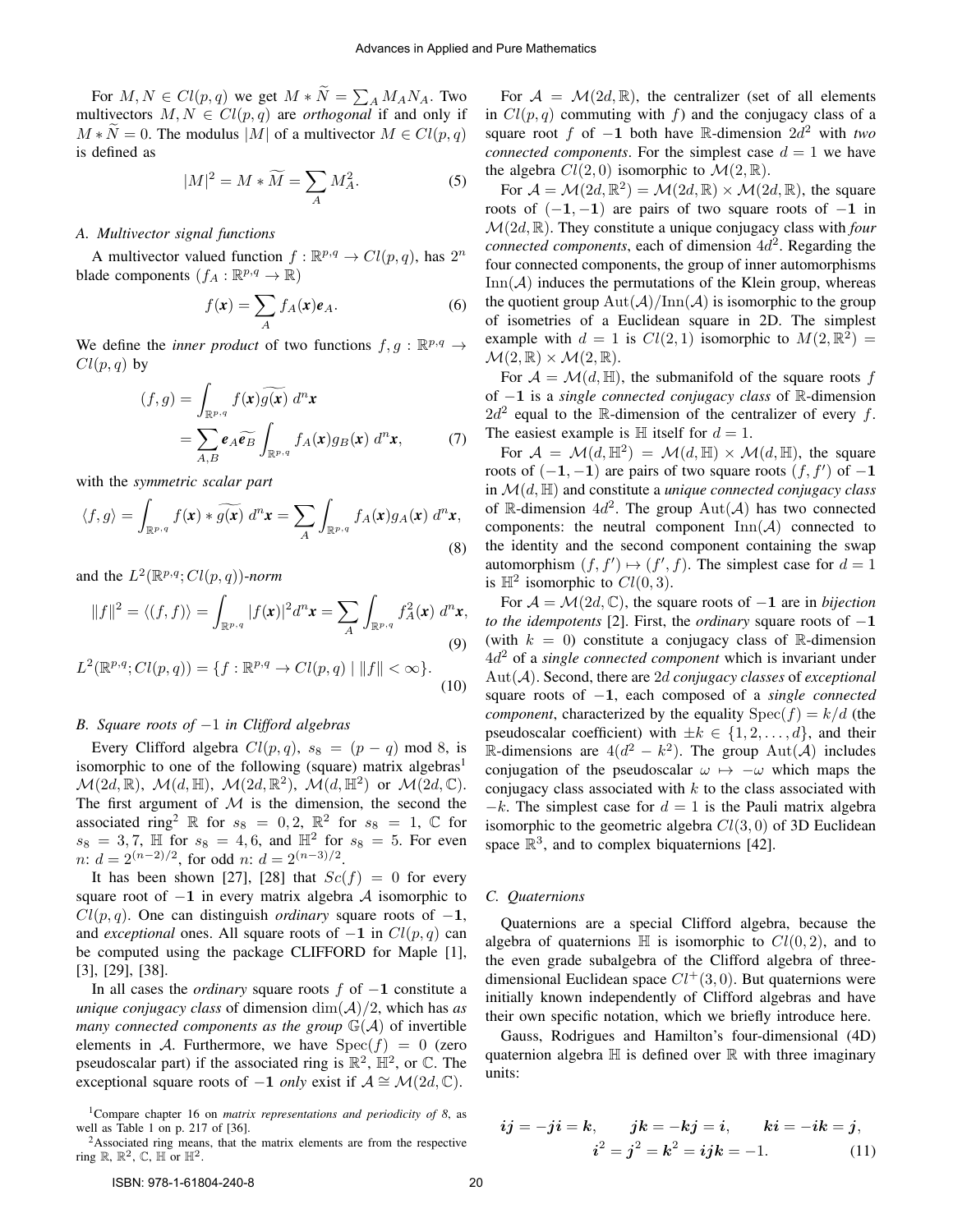Every quaternion can be written explicitly as

$$
q = q_r + q_i \mathbf{i} + q_j \mathbf{j} + q_k \mathbf{k} \in \mathbb{H}, \quad q_r, q_i, q_j, q_k \in \mathbb{R}, \quad (12)
$$

and has a *quaternion conjugate* (equivalent<sup>3</sup> to Clifford conjugation in  $Cl^+(3,0)$  and  $Cl(0, 2)$ )

$$
\overline{q} = q_r - q_i \mathbf{i} - q_j \mathbf{j} - q_k \mathbf{k}, \quad \overline{pq} = \overline{q} \, \overline{p}, \tag{13}
$$

which leaves the scalar part  $q_r$  unchanged. This leads to the *norm* of  $q \in \mathbb{H}$ 

$$
|q| = \sqrt{q\overline{q}} = \sqrt{q_r^2 + q_i^2 + q_j^2 + q_k^2}, \qquad |pq| = |p||q|. \quad (14)
$$

The part  $V(q) = q - q_r = \frac{1}{2}(q - \overline{q}) = q_i \mathbf{i} + q_j \mathbf{j} + q_k \mathbf{k}$  is called a *pure* quaternion, and it squares to the negative number  $-(q_i^2 + q_j^2 + q_k^2)$ . Every unit quaternion (i.e.  $|q| = 1$ ) can be written as:

$$
q = q_r + q_i \mathbf{i} + q_j \mathbf{j} + q_k \mathbf{k} = q_r + \sqrt{q_i^2 + q_j^2 + q_k^2} \mu(q)
$$
  
=  $\cos \alpha + \mu(q) \sin \alpha = e^{\alpha} \mu(q)$ , (15)

where

$$
\cos \alpha = q_r, \qquad \sin \alpha = \sqrt{q_i^2 + q_j^2 + q_k^2},
$$
  

$$
\mu(q) = \frac{V(q)}{|q|} = \frac{q_i \mathbf{i} + q_j \mathbf{j} + q_k \mathbf{k}}{\sqrt{q_i^2 + q_j^2 + q_k^2}}, \qquad \text{and} \qquad \mu(q)^2 = -1.
$$
 (16)

The *inverse* of a non-zero quaternion is

$$
q^{-1} = \frac{\overline{q}}{|q|^2} = \frac{\overline{q}}{q\overline{q}}.\tag{17}
$$

The *scalar part* of a quaternion is defined as

$$
Sc(q) = q_r = \frac{1}{2}(q + \overline{q}),
$$
\n(18)

with *symmetries*

$$
Sc(pq) = Sc(qp) = p_r q_r - p_i q_i - p_j q_j - p_k q_k,
$$
  
\n
$$
Sc(q) = Sc(\overline{q}), \quad \forall p, q \in \mathbb{H},
$$
\n(19)

and *linearity*

$$
Sc(\alpha p + \beta q) = \alpha Sc(p) + \beta Sc(q) = \alpha p_r + \beta q_r,
$$
  

$$
\forall p, q \in \mathbb{H}, \ \alpha, \beta \in \mathbb{R}.
$$
 (20)

The scalar part and the quaternion conjugate allow the definition of the  $\mathbb{R}^4$  *inner product*<sup>4</sup> of two quaternions p, q as

$$
Sc(p\overline{q}) = p_r q_r + p_i q_i + p_j q_j + p_k q_k \in \mathbb{R}.
$$
 (21)

Definition 2 (Orthogonality of quaternions). *Two quaternions*  $p, q \in \mathbb{H}$  are orthogonal  $p \perp q$ , if and only if the inner product  $Sc(p\overline{q})=0.$ 

<sup>4</sup>Note that we do not use the notation  $p \cdot q$ , which is unconventional for full quaternions.

## III. INVENTORY OF CLIFFORD FOURIER TRANSFORMS

#### *A. General geometric Fourier transform*

Recently a rigorous effort was made in [8] to design a *general geometric Fourier transform*, that incorporates most of the previously known CFTs with the help of very general sets of left and right kernel factor products

$$
\mathcal{F}_{GFT}\{h\}(\omega) = \int_{\mathbb{R}^{p',q'}} L(\mathbf{x}, \omega) h(\mathbf{x}) R(\mathbf{x}, \omega) d^{n'} \mathbf{x},
$$

$$
L(\mathbf{x}, \omega) = \prod_{s \in F_L} e^{-s(\mathbf{x}, \omega)},
$$
(22)

with  $p' + q' = n'$ ,  $F_L = \{s_1(\mathbf{x}, \omega), \ldots, s_L(\mathbf{x}, \omega)\}\)$  a set of mappings  $\mathbb{R}^{p',q'} \times \mathbb{R}^{p',q'} \to \mathcal{I}^{p,q}$  into the manifold of real mappings  $\mathbb{R}^{p \times q} \times \mathbb{R}^{p \times q} \to L^{p \times q}$  into the manifold of real multiples of  $\sqrt{-1}$  in  $Cl(p, q)$ .  $R(\mathbf{x}, \omega)$  is defined similarly, and  $h: \mathbb{R}^{p', q'} \to Cl(p, q)$  is the multivector signal function.

## *B. CFT due to Sommen and Buelow*

This clearly subsumes the *CFT due to Sommen and Buelow* [7]

$$
\mathcal{F}_{SB}\{h\}(\omega) = \int_{\mathbb{R}^n} h(\mathbf{x}) \prod_{k=1}^n e^{-2\pi x_k \omega_k e_k} d^n \mathbf{x}, \qquad (23)
$$

where  $\mathbf{x}, \omega \in \mathbb{R}^n$  with components  $x_k, \omega_k$ , and  $\{e_1, \dots e_k\}$  is an orthonormal basis of  $\mathbb{R}^{0,n}$ ,  $h : \mathbb{R}^n \to Cl(0,n)$ .

#### *C. Color image CFT*

It is further possible [16] to only pick strictly mutually com-It is further possible [10] to only pick strictly indicating com-<br>mutting sets of  $\sqrt{-1}$  in  $Cl(p, q)$ , e.g.  $e_1e_2$ ,  $e_3e_4 \in Cl(4, 0)$ and construct CFTs with therefore commuting kernel factors in analogy to (23). Also contained in (22) is the *color image CFT* of [40]

$$
\mathcal{F}_{CI}\{h\}(\omega) = \int_{\mathbb{R}^2} e^{\frac{1}{2}\omega \cdot \mathbf{x} I_4 B} e^{\frac{1}{2}\omega \cdot \mathbf{x} B} h(\mathbf{x}) \ne^{-\frac{1}{2}\omega \cdot \mathbf{x} B} e^{-\frac{1}{2}\omega \cdot \mathbf{x} I_4 B} d^2 \mathbf{x},
$$
\n(24)

where  $B \in Cl(4,0)$  is a bivector and  $I_4B \in Cl(4,0)$  its dual complementary bivector. It is especially useful for the introduction of efficient non-marginal generalized color image Fourier descriptors.

#### *D. Two-sided CFT*

The main type of CFT, which we will review here is the general *two sided CFT* [24] with only one kernel factor on each side

$$
\mathcal{F}^{f,g}\{h\}(\omega) = \int_{\mathbb{R}^{p',q'}} e^{-fu(\mathbf{x},\omega)}h(\mathbf{x})e^{-gv(\mathbf{x},\omega)}d^{n'}\mathbf{x}, \quad (25)
$$

with  $f, g$  two  $\sqrt{-1}$  in  $Cl(p, q), u, v : \mathbb{R}^{p', q'} \times \mathbb{R}^{p', q'} \to \mathbb{R}$ and often  $\mathbb{R}^{p',q'} = \mathbb{R}^{p,q}$ . In the following we will discuss a family of transforms, which belong to this class of CFTs, see the lower half of Fig. 2.

<sup>&</sup>lt;sup>3</sup>This may be important in generalisations of the QFT, such as to a space-time Fourier transform in [19], or a general two-sided Clifford Fourier transform in [24].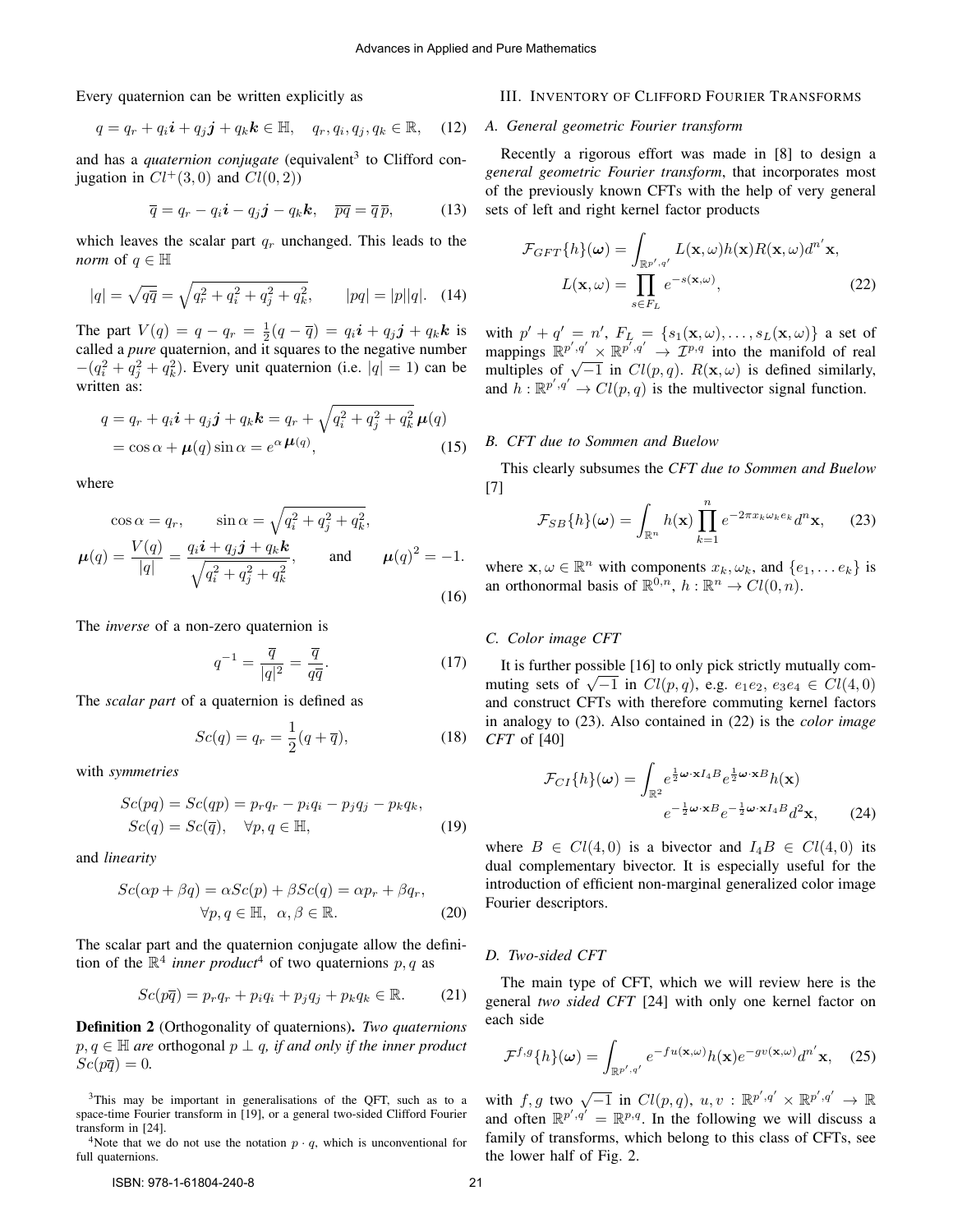#### *E. Quaternion Fourier Transform (QFT)*

One of the nowadays most widely applied CFTs is the *quaternion Fourier transform* (QFT) [19], [26]

$$
\mathcal{F}^{f,g}\{h\}(\omega) = \int_{\mathbb{R}^2} e^{-fx_1\omega_1} h(\mathbf{x}) e^{-gx_2\omega_2} d^2\mathbf{x},\qquad(26)
$$

which also has variants were one of the left or right kernel factors is dropped, or both are placed together at the right or left side. It was first described by Ernst, et al, [14, pp. 307- 308] (with  $f = i, g = j$ ) for spectral analysis in twodimensional nuclear magnetic resonance, suggesting to use the QFT as a method to independently adjust phase angles with respect to two frequency variables in two-dimensional spectroscopy. Later Ell [12] independently formulated and explored the QFT for the analysis of linear time-invariant systems of PDEs. The QFT was further applied by Buelow, et al [6] for image, video and texture analysis, by Sangwine et al [43], [5] for color image analysis and analysis of nonstationary improper complex signals, vector image processing, and quaternion polar signal representations. It is possible to split every quaternion-valued signal and its QFT into two quasi-complex components [26], which allow the application of complex discretization and fast FT methods. The split can be generalized to the general CFT (25) [24] in the form

$$
x_{\pm} = \frac{1}{2}(x \pm f x g), \quad x \in Cl(p, q). \tag{27}
$$

In the case of quaternions the quaternion coefficient space  $\mathbb{R}^4$  is thereby split into two steerable (by the choice of two pure quaternions  $f$ , g) orthogonal two-dimensional planes [26]. The geometry of this split appears closely related to the quaternion geometry of rotations [39]. For colors expressed by quaternions, these two planes become chrominance and luminance when  $f = g = \text{gray line } [13]$ .

#### *F. Quaternion Fourier Stieltjes transform*

Georgiev and Morais have modified the QFT to a *quaternion Fourier Stieltjes transform* [18].

$$
\mathcal{F}_{Stj}(\sigma^1, \sigma^2) = \int_{\mathbb{R}^2} e^{-fx_1\omega_1} d\sigma^1(x_1) d\sigma^2(x_2) e^{-gx_2\omega_2}, \tag{28}
$$

with  $f = -\textbf{\textit{i}}, g = -\textbf{\textit{j}}, \sigma^k : \mathbb{R} \to \mathbb{H}, |\sigma^k| \leq \delta_k$  for real numbers  $0 < \delta_k < \infty$ ,  $k = 1, 2$ .

## *G. Quaternion Fourier Mellin transform, Clifford Fourier Mellin transform*

Introducing polar coordinates in  $\mathbb{R}^2$  allows to establish a *quaternion Fourier Mellin transform* (QFMT) [30]

$$
\mathcal{F}_{QM}\{h\}(\nu,k) = \frac{1}{2\pi} \int_0^\infty \int_0^{2\pi} r^{-f\nu} h(r,\theta) e^{-gk\theta} d\theta dr/r, \forall (\nu,k) \in \mathbb{R} \times \mathbb{Z},
$$
\n(29)

which can characterize 2D shapes rotation, translation and scale invariant, possibly including color encoded in the quaternion valued signal  $h : \mathbb{R}^2 \to \mathbb{H}$  such that  $|h|$  is summable over  $\mathbb{R}_+^* \times \mathbb{S}^1$  under the measure  $d\theta dr/r$ ,  $\mathbb{R}^*$  the multiplicative group of positive non-zero numbers, and  $f, g \in \mathbb{H}$  two

 $\sqrt{-1}$ . The QFMT can be generalized straightforward to a *Clifford Fourier Mellin transform* applied to signals  $h : \mathbb{R}^2 \to$  $Cl(p, q), p + q = 2$  [23], with  $f, g \in Cl(p, q), p + q = 2$ .

#### *H. Volume-time CFT and spacetime CFT*

The spacetime algebra  $Cl(3, 1)$  of Minkowski space with orthonormal vector basis  $\{e_t, e_1, e_2, e_3\}, -e_t^2 = e_1^2 = e_2^2 = e_3^3$ , has three blades  $e_t$ ,  $i_3$ ,  $i_{st}$  of time vector, unit space volume 3-vector and unit hyperspace volume 4-vector, which are isomorphic to Hamilton's three quaternion units

$$
\mathbf{e}_t^2 = -1, \quad i_3 = \mathbf{e}_1 \mathbf{e}_2 \mathbf{e}_3 = \mathbf{e}_t^* = \mathbf{e}_t i_3^{-1}, i_3^2 = -1, i_{st} = \mathbf{e}_t i_3, i_{st}^2 = -1.
$$
 (30)

The  $Cl(3, 1)$  subalgebra with basis  $\{1, e_t, i_3, i_{st}\}\$ is therefore isomorphic to quaternions and allows to generalize the twosided QFT to a *volume-time Fourier transform*

$$
\mathcal{F}_{VT}\{h\}(\boldsymbol{\omega}) = \int_{\mathbb{R}^{3,1}} e^{-\mathbf{e}_t \omega_t} h(\mathbf{x}) e^{-\vec{x} \cdot \vec{\omega}} d^4 \mathbf{x},\qquad(31)
$$

with  $\mathbf{x} = t\mathbf{e}_t + \vec{x} \in \mathbb{R}^{3,1}$ ,  $\vec{x} = x_1\mathbf{e}_1 + x_2\mathbf{e}_2 + x_3\mathbf{e}_3$ ,  $\boldsymbol{\omega} =$  $\omega_t \mathbf{e}_t + \vec{\omega} \in \mathbb{R}^{3,1}$ ,  $\vec{\omega} = \omega_1 \mathbf{e}_1 + \omega_2 \mathbf{e}_2 + \omega_3 \mathbf{e}_3$ . The split (27) with  $f = e_t$ ,  $g = i_3 = e_t^*$  becomes the spacetime split of special relativity

$$
h_{\pm} = \frac{1}{2} (1 \pm \mathbf{e}_t h \mathbf{e}_t^*). \tag{32}
$$

It is most interesting to observe, that the volume-time Fourier transform can indeed be applied to multivector signal functions valued in the whole spacetime algebra  $h : \mathbb{R}^{3,1} \to Cl(3,1)$ without changing its form [19], [22]

$$
\mathcal{F}_{ST}\{h\}(\boldsymbol{\omega}) = \int_{\mathbb{R}^{3,1}} e^{-\mathbf{e}_t \omega_t} h(\mathbf{x}) e^{-i_3 \vec{x} \cdot \vec{\omega}} d^4 \mathbf{x}.
$$
 (33)

The split (32) applied to *spacetime Fourier transform* (33) leads to a *multivector wavepacket analysis*

$$
\mathcal{F}_{ST}\lbrace h \rbrace(\omega) = \int_{\mathbb{R}^{3,1}} h_{+}(\mathbf{x})e^{-i_{3}(\vec{x}\cdot\vec{\omega}-t\omega_{t})}d^{4}\mathbf{x} + \int_{\mathbb{R}^{3,1}} h_{-}(\mathbf{x})e^{-i_{3}(\vec{x}\cdot\vec{\omega}+t\omega_{t})}d^{4}\mathbf{x}, \qquad (34)
$$

in terms of right and left propagating spacetime multivector wave packets.

## *I. One-sided CFTs*

Finally, we turn to *one-sided CFTs* [25], which are obtained by setting the phase function  $u = 0$  in (25). A recent discrete *spinor CFT* used for edge and texture detection is given in *spinor* CPT used for edge and texture detection is given in [4], where the signal is represented as a spinor and the  $\sqrt{-1}$ is a local tangent bivector  $B \in Cl(3,0)$  to the image intensity surface  $(e_3$  is the intensity axis).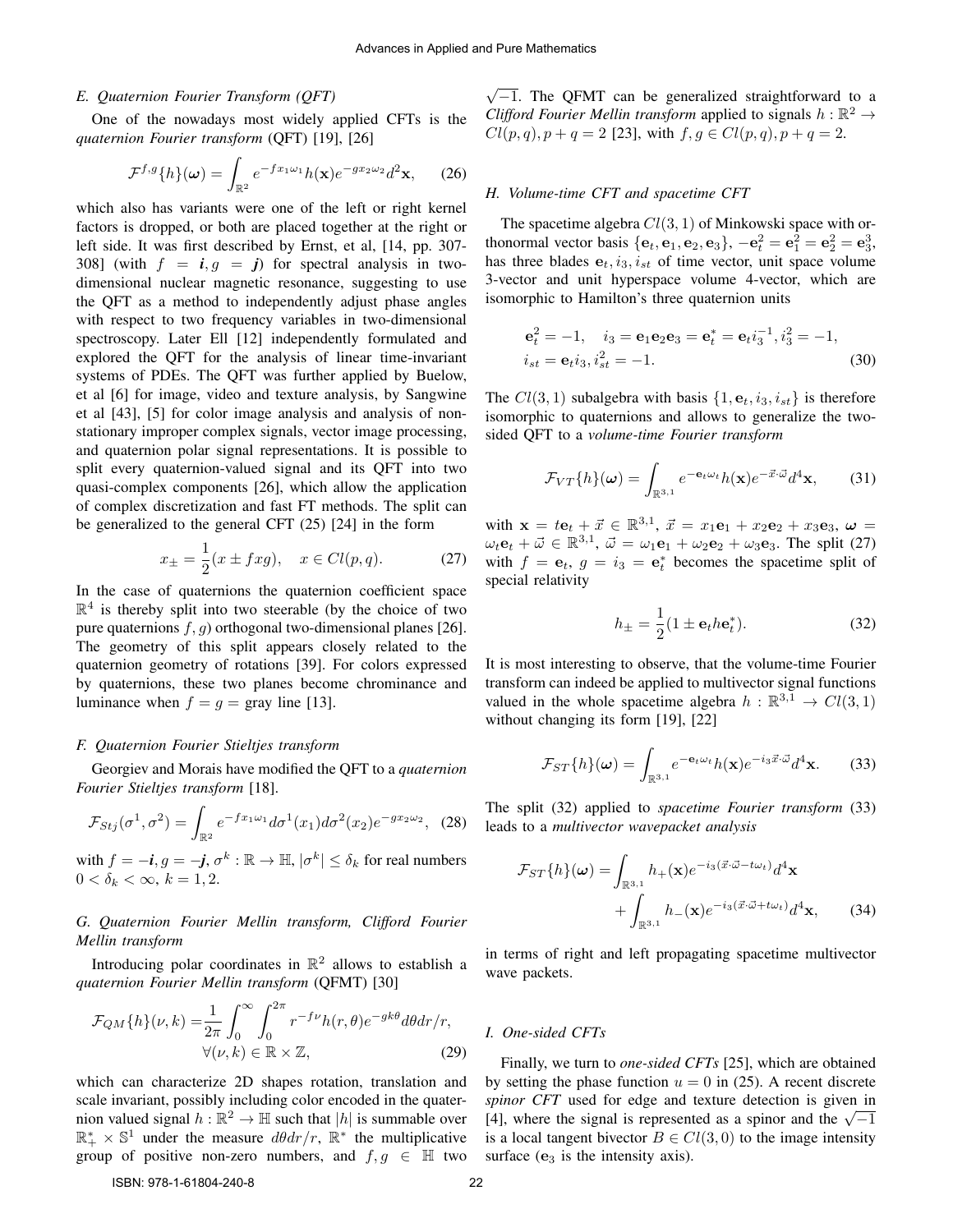#### *J. Pseudoscalar kernel CFTs*

The following class of *one-sided CFTs which uses a single pseudoscalar* <sup>√</sup> −1 has been well studied and applied [20]

$$
\mathcal{F}_{PS}\{h\}(\omega) = \int_{\mathbb{R}^n} h(\mathbf{x})e^{-i_n \mathbf{x} \cdot \omega} d^n \mathbf{x},
$$

$$
i_n = \mathbf{e}_1 \mathbf{e}_2 \dots \mathbf{e}_n, \quad n = 2, 3 \text{(mod 4)}, \tag{35}
$$

where  $h : \mathbb{R}^n \to Cl(n,0)$ , and  $\{e_1, e_2, \ldots, e_n\}$  is the orthonormal basis of  $\mathbb{R}^n$ . Historically the special case of (35),  $n = 3$ , was already introduced in 1990 [32] for the processing of electromagnetic fields. This same transform was later applied [17] to two-dimensional images embedded in  $Cl(3, 0)$  to yield a two-dimensional analytic signal, and in image structure processing. Moreover, the *pseudoscalar CFT* (35),  $n = 3$ , was successfully applied to three-dimensional vector field processing in [10], [9] with vector signal convolution based on Clifford's full geometric product of vectors. The theory of the transform has been thoroughly studied in [20].

For embedding one-dimensional signals in  $\mathbb{R}^2$ , [17] considered in (35) the special case of  $n = 2$ , and in [10], [9] this was also applied to the processing of two-dimensional vector fields.

Recent applications of (35) with  $n = 2, 3$ , to geographic information systems and climate data can be found in [47], [46], [35].

#### *K. Quaternion and Clifford linear canonical transforms*

Real and complex linear canonical transforms parametrize a continuum of transforms, which include the Fourier, fractional Fourier, Laplace, fractional Laplace, Gauss-Weierstrass, Bargmann, Fresnel, and Lorentz transforms, as well as scaling operations. A Fourier transform transforms multiplication with the space argument  $x$  into differentiation with respect to the frequency argument  $\omega$ . In Schroedinger quantum mechancis this constitutes a rotation in position-momentum phase space. A linear canonical transform transforms the position and momentum operators into linear combinations (with a twoby-two real or complex parameter matrix), preserving the fundamental position-momentum commutator relationship, at the core of the uncertainty principle. The transform operator can be made to act on appropriate spaces of functions, and can be realized in the form of integral transforms, parametrized in terms of the four real (or complex) matrix parameters [44].

KitIan Kou et al [34] introduce the quaternionic linear canonical transform (QLCT). They consider a pair of unit determinant two-by-two matrices

$$
A_1 = \begin{pmatrix} a_1 & b_1 \\ c_1 & d_1 \end{pmatrix}, \qquad A_2 = \begin{pmatrix} a_2 & b_2 \\ c_2 & d_2 \end{pmatrix}, \qquad (36)
$$

with entries  $a_1, a_2, b_1, b_2, c_1, c_2, d_1, d_2 \in \mathbb{R}, a_1d_1 - c_1b_1 = 1$ ,  $a_2d_2 - c_2b_2 = 1$ , where they disregard the cases  $b_1 = 0$ ,  $b_2 = 0$ , for which the LCT is essentially a chirp multiplication.

We now *generalize* the definitions of [34] using the following two kernel functions with two pure unit quaternions  $f, g \in \mathbb{H}, f^2 = g^2 = -1$ , including the cases  $f = \pm g$ ,

$$
K_{A_1}^f(x_1, \omega_1) = \frac{1}{\sqrt{f2\pi b_1}} e^{f(a_1x_1^2 - 2x_1\omega_1 + d_1\omega_1^2)/(2b_1)},
$$
  
\n
$$
K_{A_2}^g(x_2, \omega_2) = \frac{1}{\sqrt{g2\pi b_2}} e^{g(a_2x_2^2 - 2x_2\omega_1 + d_2\omega_2^2)/(2b_2)}.
$$
\n(37)

The *two-sided QLCT* of signals  $h \in L^1(\mathbb{R}^2, \mathbb{H})$  can now generally be defined as

$$
\mathcal{L}^{f,g}(\omega) = \int_{\mathbb{R}^2} K_{A_1}^f(x_1,\omega_1) h(\mathbf{x}) K_{A_2}^g(x_2,\omega_2) d^2 \mathbf{x}.
$$
 (38)

The *left-sided* and *right-sided QLCTs* can be defined correspondingly by placing the two kernel factors both on the left or on the right<sup>5</sup>, respectively. For  $a_1 = d_1 = a_2 = d_2 = 0$ ,  $b_1 = b_2 = 1$ , the conventional two-sided (left-sided, rightsided) QFT is recovered. We note that it will be of interest to "complexify" the matrices  $A_1$  and  $A_2$ , by including replacing  $a_1 \to a_{1r} + fa_{1f}, a_2 \to a_{2r} + ga_{2g},$  etc. In [34] for  $f = i$ and  $g = j$  the right-sided QLCT and its properties, including an uncertainty principle are studied in some detail.

In [45] a complex Clifford linear canonical transform is defined and studied for signals  $f \in L^1(\mathbb{R}^m, C^{m+1})$ , where  $C^{m+1} = \text{span}\{1, e_1, \ldots, e_m\} \subset Cl(0, m)$  is the subspace of paravectors in  $Cl(0, m)$ . This includes uncertainty principles. Motivated by Remark 2.2 in [45], we now modify this definition to generalize the one-sided CFT of [25] for real Clifford algebras Cl(n, 0) to a *general real Clifford linear canonical transform (CLNT)*. We define the parameter matrix

$$
A = \begin{pmatrix} a & b \\ c & d \end{pmatrix}, \quad a, b, c, d \in \mathbb{R}, \quad ad - cb = 1.
$$
 (39)

We again omit the case  $b = 0$  and define the kernel

$$
K^{f}(\mathbf{x}, \omega) = \frac{1}{\sqrt{f(2\pi)^{n}b}} e^{f(a\mathbf{x}^{2} - 2\mathbf{x} \cdot \omega + d\omega^{2})/(2b)},
$$
 (40)

with the general square root of  $-1$ :  $f \in Cl(n,0)$ ,  $f^2 = -1$ . Then the general real CLNT can be defined for signals  $h \in$  $L^1(\mathbb{R}^n; Cl(n,0))$  as

$$
\mathcal{L}^f\{h\}(\omega) = \int_{\mathbb{R}^n} h(\mathbf{x}) K^f(\mathbf{x}, \omega) d^n \mathbf{x}.
$$
 (41)

For  $a = d = 0$ ,  $b = 1$ , the conventional one-sided CFT of [25] in  $Cl(n, 0)$  is recovered. It is again of interest to modify the entries of the parameter matrix to  $a \to a_0 + fa_f$ ,  $b \to b_0 + fb_f$ , etc.

Similarly in [33] a *Clifford version of a linear canonical transform (CLCT)* for signals  $h \in L^1(\mathbb{R}^m; \mathbb{R}^{m+1})$  is formulated using two-by-two parameter matrices  $A_1, \ldots, A_m$ , which maps  $\mathbb{R}^m \to Cl(0,m)$ . The Sommen Bülow CFT (23) is recovered for parameter matrix entries  $a_k = d_k = 0, b_k = 1$ ,  $1 \leq k \leq m$ .

<sup>5</sup>In [34] the possibility of a more general pair of unit quaternions  $f, g \in \mathbb{H}$ ,  $f^2 = g^2 = -1$ , is only indicated for the case of the right-sided QLCT, but with the restriction that f, g should be an *orthonormal pair* of pure quaternions, i.e.  $Sc(f\overline{g}) = 0$ . Otherwise [34] always strictly sets  $f = i$ and  $g = j$ .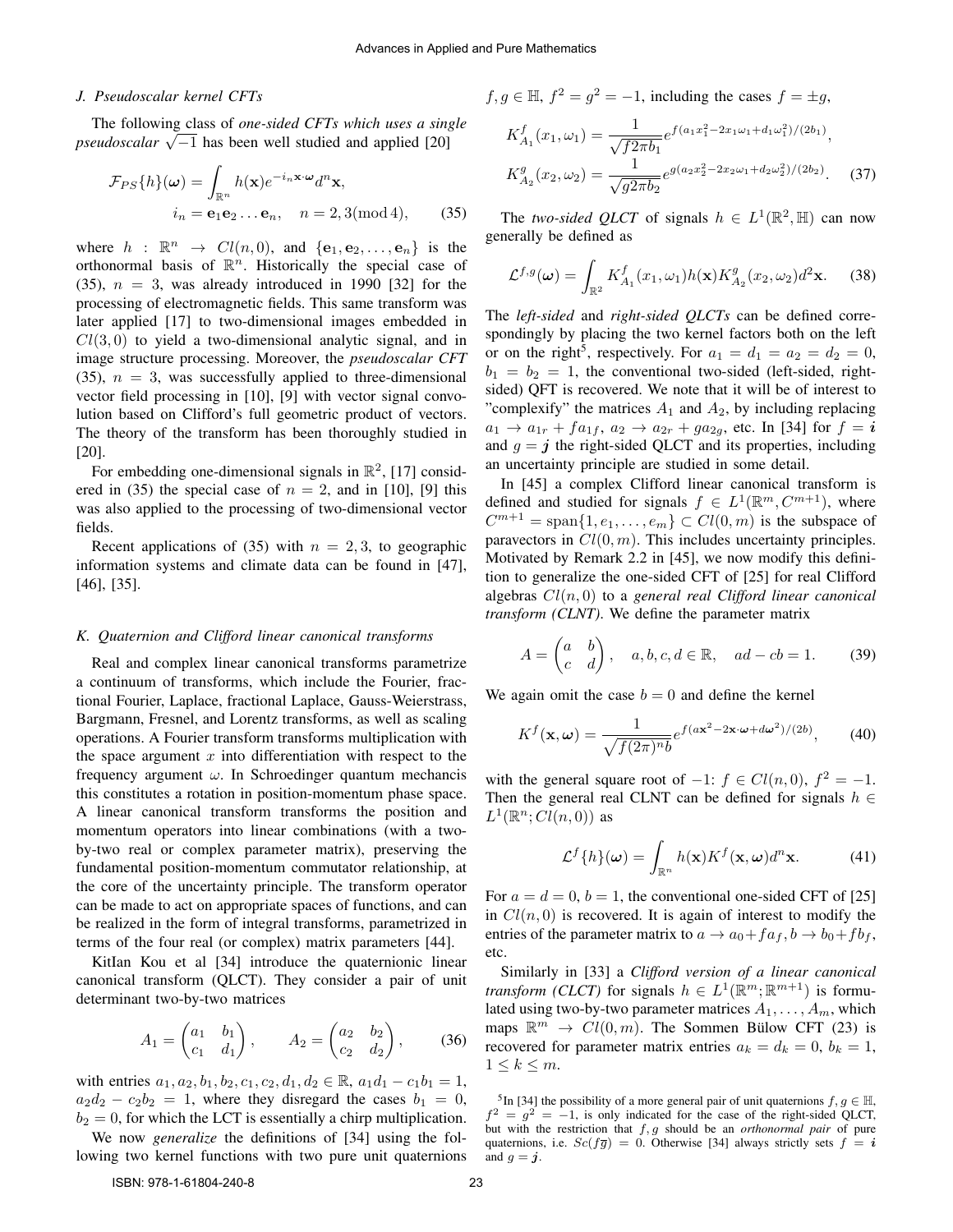

Fig. 1. Manifolds [28] of square roots f of  $-1$  in  $Cl(2, 0)$  (left),  $Cl(1, 1)$  (center), and  $Cl(0, 2) \cong \mathbb{H}$  (right). The square roots are  $f = \alpha + b_1e_1 + b_2e_2 + \beta e_{12}$ , with  $\alpha, b_1, b_2, \beta \in \mathbb{R}$ ,  $\alpha = 0$ , and  $\beta^2 = b_1^2 e_2^2 + b_2^2 e_1^2 + e_1^2 e_2^2$ .



Fig. 2. Family tree of Clifford Fourier transformations.

## IV. CONCLUSION

We have reviewed Clifford Fourier transforms which apply we have reviewed Chilord Fourier transforms which apply<br>the manifolds of  $\sqrt{-1} \in Cl(p,q)$  in order to create a rich variety of new Clifford valued Fourier transformations. The history of these transforms spans just over 30 years. Major steps in the development were:  $Cl(0, n)$  CFTs, then pseudoscalar CFTs, and Quaternion FTs. In the 1990ies especially applications to electromagnetic fields/electronics and in signal/image processing dominated. This was followed by by color image processing and most recently applications in Geographic Information Systems (GIS). This paper could only feature a part of the approaches in CFT research, and only a part of the applications. Omitted were details on operator exponential CFT approach [5], and CFT for conformal geometric algebra. Regarding applications, e.g. CFT Fourier descriptor representations of shape [41] of B. Rosenhahn, et al was omitted. Note that there are further types of Clifford algebra/analysis related integral transforms: Clifford wavelets, Clifford radon transforms, Clifford Hilbert transforms, ... which we did not discuss.

#### ACKNOWLEDGMENT

Soli deo gloria. I do thank my dear family, and the organizers of the PMAMCM 2014 conference in Santorini, Greece.

#### **REFERENCES**

- [1] R. Abłamowicz, *Computations with Clifford and Grassmann Algebras*, Adv. Appl. Clifford Algebras 19, No. 3–4 (2009), 499–545.
- [2] R. Abłamowicz, B. Fauser, K. Podlaski, J. Rembieliński, *Idempotents of Clifford Algebras*. Czechoslovak Journal of Physics, 53 (11) (2003), 949–954.
- [3] R. Abłamowicz and B. Fauser, CLIFFORD with Bigebra A Maple Package for Computations with Clifford and Grassmann Algebras, http://math.tntech.edu/rafal/ (©1996-2012).
- [4] T. Batard, M. Berthier, *CliffordFourier Transf. and Spinor Repr. of Images*, in: E. Hitzer, S.J. Sangwine (eds.), "Quaternion and Clifford Fourier Transf. and Wavelets", TIM 27, Birkhauser, Basel, 2013, 177–195.
- [5] F. Brackx, et al, *History of Quaternion and Clifford-Fourier Transf.*, in: E. Hitzer, S.J. Sangwine (eds.), "Quaternion and Clifford Fourier Transf. and Wavelets", TIM 27, Birkhauser, Basel, 2013, xi–xxvii.
- [6] T. Buelow, *Hypercomplex Spectral Signal Repr. for the Proc. and Analysis of Images*, PhD thesis, Univ. of Kiel, Germany, Inst. fuer Informatik und Prakt. Math., Aug. 1999.
- [7] T. Buelow, et al, *Non-comm. Hypercomplex Fourier Transf. of Multidim. Signals*, in G. Sommer (ed.), "Geom. Comp. with Cliff. Algebras", Springer 2001, 187–207.
- [8] R. Bujack, et al, *A General Geom. Fourier Transf.*, in: E. Hitzer, S.J. Sangwine (eds.), "Quaternion and Clifford Fourier Transf. and Wavelets", TIM 27, Birkhauser, Basel, 2013, 155–176.